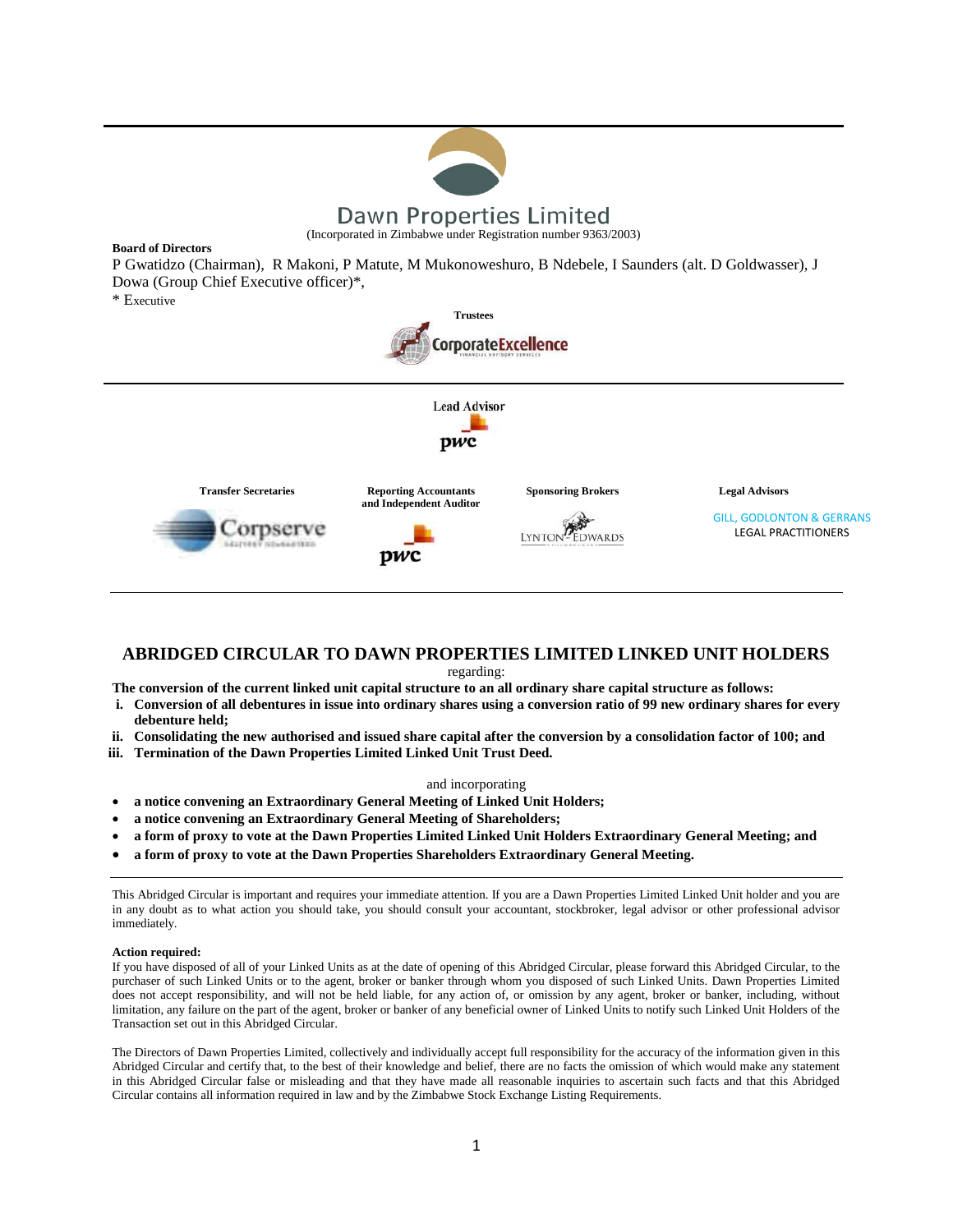## **TIMETABLE OF THE TRANSACTION**

| Event                                                                                                                                                       | <b>Date</b>                |
|-------------------------------------------------------------------------------------------------------------------------------------------------------------|----------------------------|
| Last practicable date                                                                                                                                       | Monday 17 November 2014    |
| Notice of Linked Unit Holders Extraordinary General Meeting published                                                                                       | Wednesday 19 November 2014 |
| Notice of Shareholders Extraordinary General Meeting published                                                                                              | Wednesday 19 November 2014 |
| Abridged Circular to Linked Unit Holders published                                                                                                          | Wednesday 19 November 2014 |
| Full Circular posted                                                                                                                                        | Wednesday 19 November 2014 |
| Last day for lodging proxy forms                                                                                                                            | Monday 8 December 2014     |
| Dawn Properties Limited Linked Unit Holders Extraordinary General Meeting at 10:00<br>hours                                                                 | Wednesday 10 December 2014 |
| Dawn Properties Limited Shareholders Extraordinary General Meeting at 11:00 hours                                                                           | Wednesday 10 December 2014 |
| Announcement of the results of the Extraordinary General Meetings                                                                                           | Friday 12 December 2014    |
| Last day to trade in existing linked units on the ZSE prior to the conversion of the Linked<br>Unit Debentures and the consolidation of the ordinary shares | Wednesday 24 December 2014 |
| Record date                                                                                                                                                 | Wednesday 24 December 2014 |
| Share register re-opens                                                                                                                                     | Monday 29 December 2014    |
| Listing and trading on the ZSE of the new shares                                                                                                            | Monday 29 December 2014    |
| Certificates posted to shareholders by                                                                                                                      | Monday 19 January 2015     |

## **DEFINITIONS AND ABBREVIATIONS**

In this Abridged Circular, unless otherwise stated or the context otherwise requires, the words in the first column have the meanings stated opposite them in the second column, words in the singular shall include the plural and *vice versa* and words importing natural persons shall include juristic persons, whether corporate or incorporate and *vice versa* and all monetary values unless expressly stated otherwise are in United States of America dollars and cents.

| "Abridged Circular"      | This Abridged Circular dated, Wednesday, 19 November 2014 to Linked Unit                                                                                                                                                                                                   |
|--------------------------|----------------------------------------------------------------------------------------------------------------------------------------------------------------------------------------------------------------------------------------------------------------------------|
|                          | Holders and Shareholders of Dawn Properties Limited.                                                                                                                                                                                                                       |
| "Company" or "Dawn"      | Dawn Properties Limited, registration number 9363/2003, a limited liability                                                                                                                                                                                                |
| Properties"              | company incorporated in accordance with the laws of the Republic of<br>Zimbabwe and listed on the Zimbabwe Stock Exchange (Code: DAWN:ZW).                                                                                                                                 |
| "Debenture"              | an unsecured, variable rate, negotiable debenture of the Company indivisibly<br>linked to the ordinary shares of the Company with a nominal value of<br>USD0.00073.                                                                                                        |
| "Linked Unit"            | An investment unit issued by Dawn Properties comprising a USD0.00073<br>debenture indivisibly linked to USD0.00000739 ordinary share in the capital<br>of the Company.                                                                                                     |
| "Linked Unit Holders"    | Holders of the Linked Units.                                                                                                                                                                                                                                               |
| 'Linked Unit Trust Deed" | The Trust Deed in respect of the Linked Units entered into on 28 July 2003<br>between the Company and the Linked Unit Trustees.                                                                                                                                            |
| "Linked Unit Trustees"   | Corporate Excellence, a firm which carries out the business of providing<br>financial advisory services in Zimbabwe.                                                                                                                                                       |
| "Qualifying Linked Unit  | Dawn Properties Limited Linked Unit Holders on the register of the Company                                                                                                                                                                                                 |
| Holders"                 | on Wednesday, 24 December 2014.                                                                                                                                                                                                                                            |
| "Shareholders"           | The holders of ordinary shares in the issued share capital of the Company.                                                                                                                                                                                                 |
| "Transaction"            | The conversion of the Company's current Linked Unit capital structure to an<br>all ordinary share capital structure, the termination of the Trust Deed, and the<br>consolidation of the authorised and issued ordinary share capital of the<br>Company by a factor of 100. |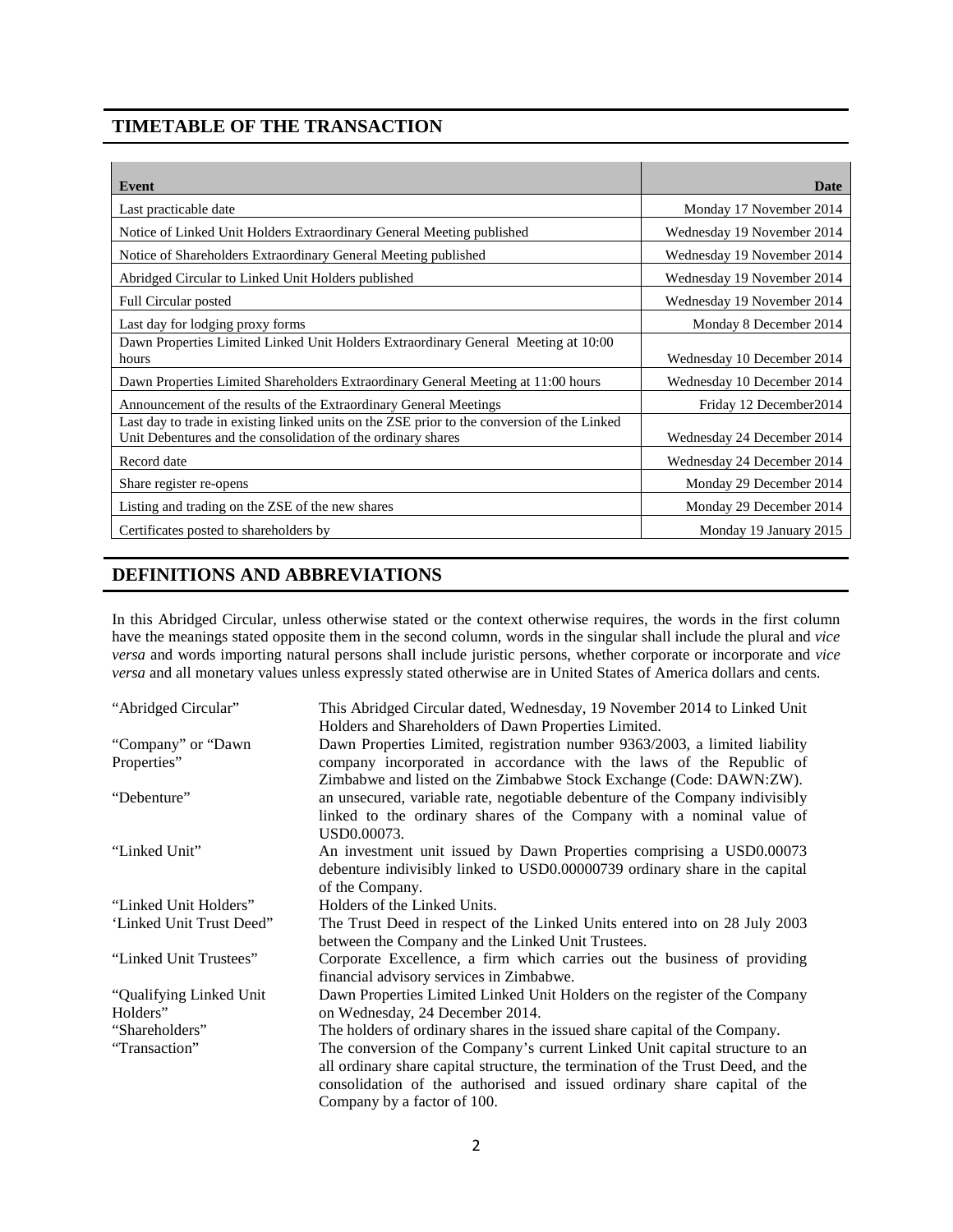## **1. INTRODUCTION**

The Directors of Dawn Properties are proposing that the Company converts the current linked unit capital structure to an all ordinary share capital structure by converting all the debentures into ordinary shares as provided for in the Linked Unit Trust Deed, by converting the debentures in issue into ordinary shares in the capital of the Company by issuing ninety nine (99) new ordinary shares of Dawn Properties Limited for every one (1) debenture held, and thereafter consolidating the new share capital by a consolidation factor of 100. Collectively, the Directors' proposals will be referred to herein as the "Transaction".

The terms of the Debentures state that the declaration of interest on the Debentures is at the sole discretion of the Directors. No interest on the debentures has been declared and paid since the inception of the Company.

## **2. PURPOSE OF THE THIS ABRIDGED CIRCULAR**

The purpose of this Abridged Circular is to provide information to Linked Unit Holders and Shareholders about the proposed Transaction in order to enable Linked Unit Holders and Shareholders to make informed decisions as to whether they should vote in favour of the resolutions set out in the notices of the General Meetings. The notices of the General Meetings containing the Resolutions required to implement the Transaction were published in the press on Wednesday, 19 November 2014 and are also attached to and form part of this Abridged Circular.

### **3. THE PROPOSED TRANSACTION**

The details of the Transaction are outlined below:

### **3.1 Rationale:**

The decision to convert the current linked unit structure to an all ordinary share capital structure is motivated by a need to:

- a) Convert Dawn Properties current capital structure into a simple structure comprised solely of ordinary shares;
- b) Simplify the accounting treatment of Dawn Properties capital structure. The accounting treatment of Linked Units has become complex due to continual changes in IFRS;
- c) Remove the administrative burden and costs associated with maintaining the structure;
- d) Enable the Group, which after the Transaction will become debt free, to borrow at competitive interest rates funding required to unlock value from the Group's land bank; and
- e) Create greater tax certainty in other jurisdictions this capital structure has been challenged by the tax authorities leading to property companies changing their capital structures.

### **3.2 Mechanics of the Transaction**

It is the Directors', intention to convert the current linked unit capital structure to an all ordinary share capital structure in accordance the Linked Unit Trust Deed which prescribes, under clause 7, the terms for a full conversion of the debentures into ordinary shares. The Linked Unit Trust Deed stipulates that upon the passing of a special resolution by the Linked Unit Holders under clause 7.1 of the Linked Unit Trust Deed, the debentures may be converted at any time at the instance of the Company by a special resolution of the Linked Unit Holders, and that all the debentures in issue will then be converted to ordinary shares in the capital of the Company by applying a conversion ratio of ninety nine (99) shares for every debenture held. The nominal value of the debentures was stated in the Zimbabwe dollar which was demonetised on 1 February 2009, and no formal redenomination of the monetary value of the debentures was incorporated into the Linked Unit Trust Deed. In addition the Linked Unit Trust Deed provides that the Company should have sufficient ordinary shares available for the exercise of the full conversion.

To effect the conversion ratio of ninety nine (99) shares for every debenture one (1) held, the Company will issue an additional 243,260,038,692 new ordinary shares resulting in an increase in the issued share capital to 245,717,210,800 ordinary shares. The ordinary shares in issue after the conversion would exceed the current authorised share capital of 4,000,000,000 shares with a nominal value of 0.00000739 by 241,717,210,800.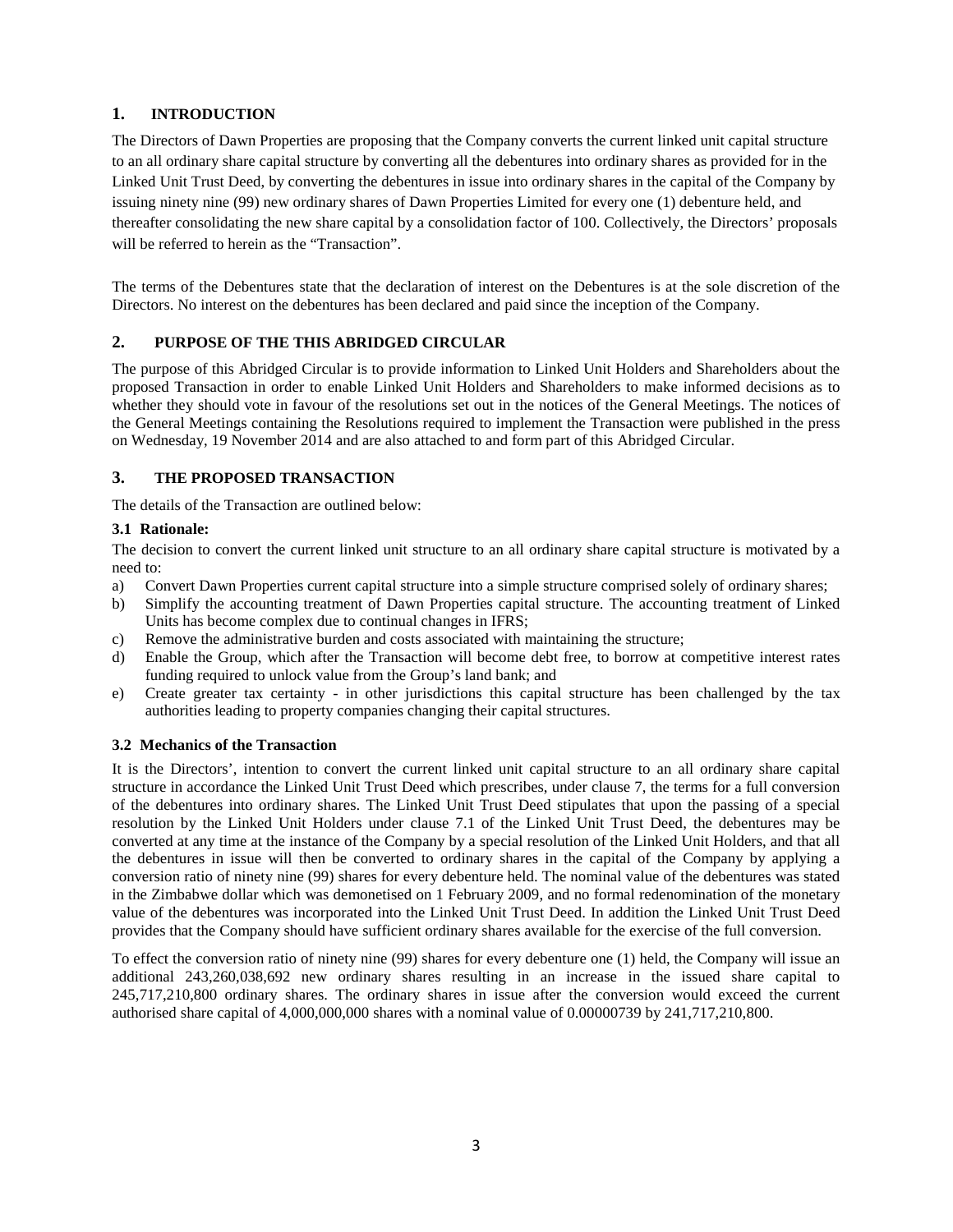The Shareholders are therefore asked to vote on a special resolution to increase the authorised share capital of the Company from US\$29,560 comprising 4,000,000,000 shares with nominal value of US\$0.00000739 to US\$2,926,440 comprising 396,000,000 shares with nominal values of US\$0.00000739.

This will accommodate the issue of new shares necessary for the conversion, as is illustrated in the table 3.1.1 below:

#### **Table 3.1.1**

**Table 3.1.2**

|                                 |                        | <b>Increase in</b> |                            |                 |
|---------------------------------|------------------------|--------------------|----------------------------|-----------------|
|                                 | <b>Current capital</b> | authorised share   | <b>Effect of Debenture</b> | New capital     |
|                                 | structure              | capital            | conversion                 | structure       |
| <b>Authorised share capital</b> |                        |                    |                            |                 |
| Number of ordinary shares       | 4 000 000 000          | 396 000 000 000    |                            | 400 000 000 000 |
| Nominal value (US\$)            | 0.00000739             | 0.00000739         |                            | 0.00000739      |
| Share capital (US\$)            | 29 5 60                | 2 9 2 6 4 4 0      |                            | 2 956 000       |
| <b>Issued share capital</b>     |                        |                    |                            |                 |
| Number of ordinary shares       | 2 457 172 108          | ۰                  | 243 260 038 692            | 245 717 210 800 |
| Nominal value (US\$)            | 0.00000739             | ٠                  | 0.00000739                 | 0.00000739      |
| Share capital (US\$)            | 18 15 6                |                    | 1 797 692                  | 1 815 850       |
| Unissued share capital          |                        |                    |                            |                 |
| Number of ordinary shares       | 1542827892             |                    | 154 282 789 200            | 154 282 789 200 |
| Nominal value (US\$)            | 0.00000739             | ٠                  | 0.00000739                 | 0.00000739      |
| Share capital (US\$)            | 11 401                 |                    | 1 140 150                  | 1 140 150       |

The increase in the authorised share capital from 4,000,000,000 shares to 400,000,000,000 shares, all with a nominal value of US\$0.00000739 will however impose a severe administrative burden on the Company as it would after the conversion have to maintain a share register of 245, 717, 210,800 ordinary shares.

To avoid this administrative burden, the Directors propose that the share capital after the conversion be consolidated by a consolidation factor of 100 in terms of which 100 ordinary shares with a nominal value of 0.00000739 each shall be consolidated into 1 share each with a nominal value of US\$0.000739.

The effect of the consolidation is illustrated in the table 3.1.2 below:

| .                               |                       |                             |                       |
|---------------------------------|-----------------------|-----------------------------|-----------------------|
|                                 | New capital structure | <b>Consolidation factor</b> | New capital structure |
| <b>Authorised share capital</b> |                       |                             |                       |
| Number of ordinary shares       | 400 000 000 000       | 100                         | 4 000 000 000         |
| Nominal value (US\$)            | 0.00000739            | 100                         | 0.000739              |
| Share capital (US\$)            | 2 956 000             |                             | 2956000               |
| <b>Issued share capital</b>     |                       |                             |                       |
| Number of ordinary shares       | 245 717 210 800       | 100                         | 2 457 172 108         |
| Nominal value (US\$)            | 0.00000739            | 100                         | 0.000739              |
| Share capital (US\$)            | 1 815 850             |                             | 1815850               |
| Unissued share capital          |                       |                             |                       |
| Number of ordinary shares       | 154 282 789 200       | 100                         | 1 542 827 892         |
| Nominal value (US\$)            | 0.00000739            | 100                         | 0.000739              |
| Share capital (US\$)            | 1 140 150             |                             | 1 140150              |
|                                 |                       |                             |                       |

The share consolidation will have the effect of reducing the number of authorised shares from 400,000,000,000 ordinary shares to 4,000,000,000 ordinary shares whilst the number of issued shares will be reduced from 245 717 210 800 shares to 2 475 172 108 ordinary shares with a nominal value of USD0.000739 per ordinary share. The consolidation has no effect on the total monetary value of the Company's authorised share capital and no additional costs will be incurred. These ordinary shares will carry the same rights set out in the Company's Memorandum and Articles of Association, as currently attached to each existing ordinary shares. Thereafter the Directors propose that the Linked Unit Trust Deed be terminated.

#### **Rationale for the consolidation**

The purpose of the consolidation is to reduce the number of ordinary shares resulting from the conversion so as to ultimately maintain current number of the authorised and issued ordinary shares. This is based on the fact that recent consolidations where the authorised number of ordinary shares declined as a result of the consolidation have resulted in erosion in shareholder value because the share price did not increase by the same consolidation factor and this resulted in the market capitalisation decreasing. The proposed consolidation will reduce the authorised and issued number of ordinary shares resulting from the conversion to the number of authorised and issued linked units held before the conversion.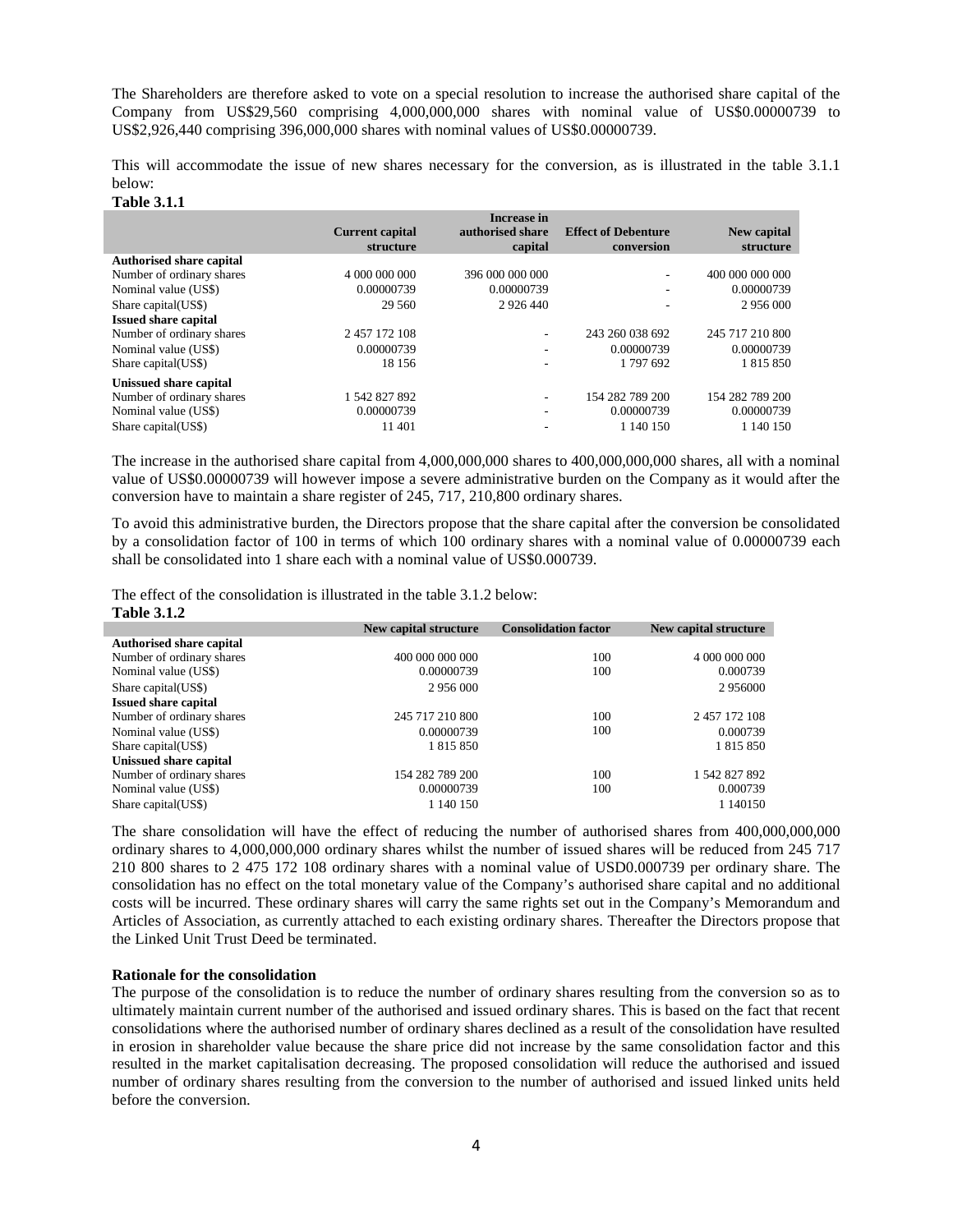The overall effect of this Transaction is that the Linked Unit which is the instrument traded on the ZSE will no longer exist and shareholders will hold ordinary shares that will be traded on the ZSE. This Transaction has no dilution effects on any shareholder because the Transaction is restricted to existing Linked Unit Holders only and the conversion is based on the Linked Unit Holders' current ordinary shareholding interest in the capital of the Company.

The overall effect of this Transaction on the share capital of the Company is illustrated in the table below:

**Table 3.1.3**

| Number of shares held<br>by each shareholder | Number of shares after<br>conversion and consolidation |
|----------------------------------------------|--------------------------------------------------------|
| 1 000                                        | 1 000                                                  |
| 10 000                                       | 10 000                                                 |
| 100 000                                      | 100 000                                                |
| 1 000 000                                    | 1 000 000                                              |
| 10 000 000                                   | 10 000 000                                             |
| 100 000 000                                  | 100 000 000                                            |

Each individual Shareholder will retain the same percentage ownership in the issued share capital of Dawn Properties that they held before the share consolidation and conversion. This is illustrated in the table below:

| <b>Table 3.1.4</b> |  |
|--------------------|--|
|--------------------|--|

|                            |                               |         | Effect of conversion at a factor of |         |                    | <b>Effect of consolidation</b> |               |
|----------------------------|-------------------------------|---------|-------------------------------------|---------|--------------------|--------------------------------|---------------|
|                            | <b>Before the Transaction</b> |         | 99 shares for every debenture       |         | at a factor of 100 |                                |               |
|                            |                               |         | <b>New shares</b>                   |         | <b>New shares</b>  |                                |               |
|                            | <b>Issued shares</b>          | % total | issued                              | % total | issued             | % total                        | <b>Change</b> |
| African Sun Limited        | 406 466 976                   | 16.54%  | 40 646 697 600                      | 16.54%  | 406 466 976        | 16.54%                         | $0.000\%$     |
| Lengrah Investments        |                               |         |                                     |         |                    |                                |               |
| (Private) Limited          | 365 716 551                   | 14.88%  | 36 571 655 100                      | 14.88%  | 365 716 551        | 14.88%                         | 0.000%        |
| Old Mutual Zimbabwe        |                               |         |                                     |         |                    |                                |               |
| Limited                    | 249 647 184                   | 10.16%  | 24 964 718 400                      | 10.16%  | 249 647 184        | 10.16%                         | 0.000%        |
| <b>Standard Chartered</b>  |                               |         |                                     |         |                    |                                |               |
| Nominees (Private) Limited | 224 839 232                   | 9.15%   | 22 483 923 200                      | 9.15%   | 224 839 232        | 9.15%                          | 0.000%        |
| Tanvest (Private) Limited  | 220 648 249                   | 8.98%   | 22 064 824 900                      | 8.98%   | 220 648 249        | 8.98%                          | 0.000%        |
| Old Mutual Life Assurance  |                               |         |                                     |         |                    |                                |               |
| Company Zimbabwe           |                               |         |                                     |         |                    |                                |               |
| Limited                    | 192 975 024                   | 7.85%   | 19 297 502 400                      | 7.85%   | 192 975 024        | 7.85%                          | 0.000%        |
| Fed Nominees (Private)     |                               |         |                                     |         |                    |                                |               |
| Limited                    | 114 167 617                   | 4.65%   | 11 416 761 700                      | 4.65%   | 114 167 617        | 4.65%                          | 0.000%        |
| National Social Security   |                               |         |                                     |         |                    |                                |               |
| Authority (NSSA NPS)       | 45 249 544                    | 1.84%   | 4 5 24 9 54 4 00                    | 1.84%   | 45 249 544         | 1.84%                          | 0.000%        |
| Stanbic Nominees (Private) |                               |         |                                     |         |                    |                                |               |
| Limited (NNR)              | 41 282 208                    | 1.68%   | 4 128 220 800                       | 1.68%   | 41 282 208         | 1.68%                          | 0.000%        |
| Other                      | 596 179 523                   | 24.26%  | 59 617 952 300                      | 24.26%  | 596 179 523        | 24.26%                         | 0.000%        |
| Total                      | 2 457 172 108                 | 100.00% | 245 717 210 800                     | 100.00% | 2 457 172 108      | 100.00%                        |               |

Registered shareholders otherwise entitled to fractional shares as a result of the Share Consolidation will have their shares rounded up to the nearest whole number.

#### **Resolutions**

The conversion of the current linked unit capital structure to an all ordinary share capital structure and subsequent consolidation of the authorised and issued share capital of Dawn Properties Limited requires Shareholder approval by way of five (5) resolutions in terms of the Companies Act (Chapter 24:03):

- i. A special resolution to approve the increase in the authorised share capital of Dawn Properties Limited from US\$29 560 comprising 4,000,000,000 ordinary shares with a nominal value of US\$0.00000739 each to US\$2 926 440 comprising 400,000,000,000 ordinary shares of the same nominal value;
- ii. An ordinary resolution to approve the issue of 243 260 038 692new shares so as to facilitate the conversion of the debentures into ordinary shares;
- iii. A special resolution to approve the consolidation of the authorised and issued ordinary share capital of the Company by a factor of 100 such that every 100 (one hundred) ordinary shares with a nominal value of 0.00000739 each in the authorised and issued share capital of the Company be consolidated into one (1) ordinary share of a nominal value US\$0.000739 each; and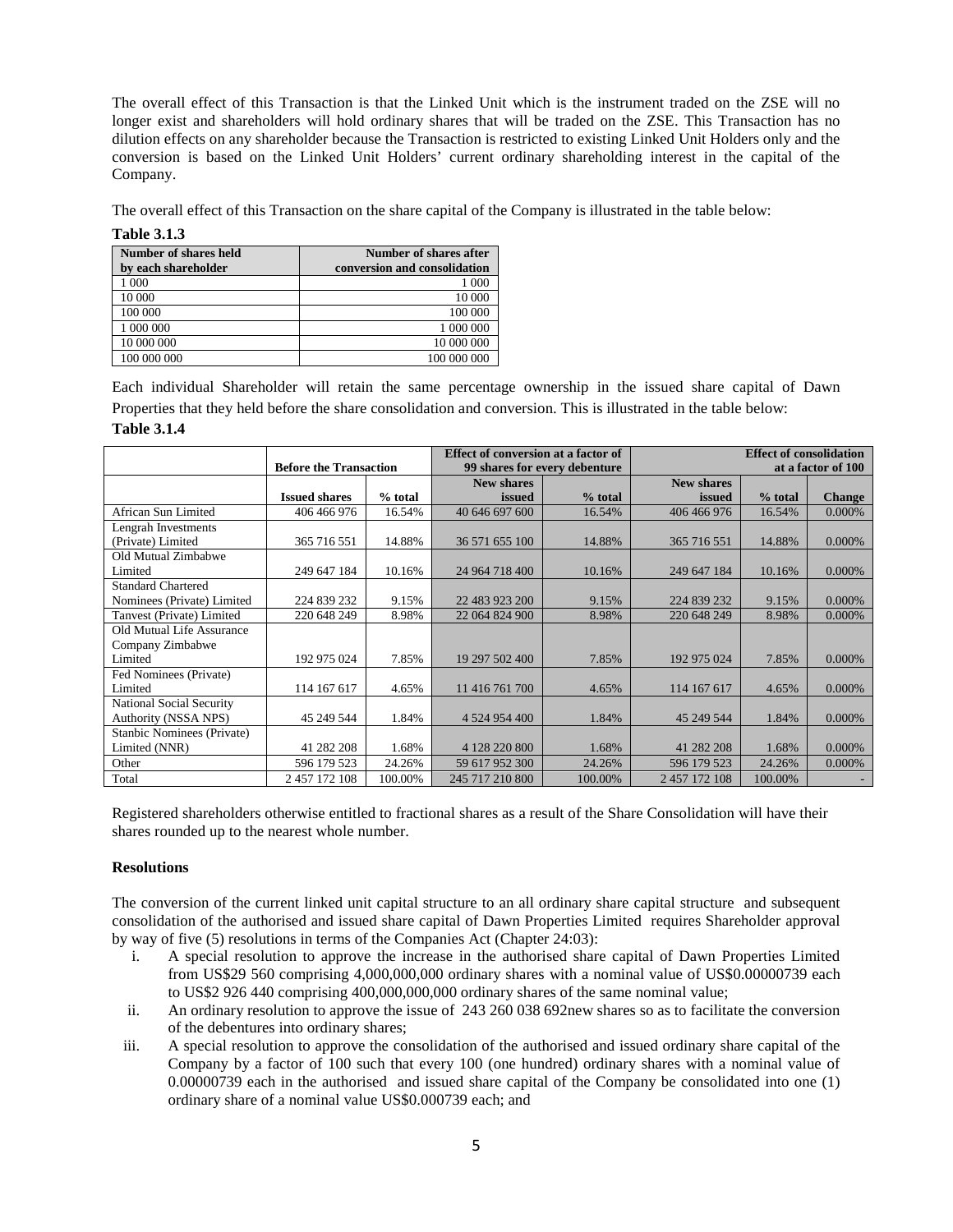iv. A resolution to authorise the directors of Dawn Properties Limited to do all such things as they may consider necessary or desirable to give effect to or pursuant to or in connection with the Transaction contemplated in section 3 of this Abridged Circular.

## **4. SHARE CERTIFICATES**

Subject to the passing and registration of the special resolutions necessary for the conversion of the debentures into ordinary shares, and subsequent consolidation and issue of new ordinary shares it is necessary to recall the Linked Unit certificates from Linked Unit Holders in order to replace them with ordinary share certificates.

The new share certificates, issued in respect of the Transaction, will be posted, at the risk of the registered Linked Unit Holder, to the registered Linked Unit Holder's address as recorded on the Company's share register, unless specific instructions to the contrary are given in writing, signed by the person concerned and received by the Company by Wednesday, 24 December 2014.

Linked Unit Holders are encouraged to send their existing Linked Unit certificates for replacement with the new certificates to the Transfer Secretaries, Corpserve Share Transfer Secretaries (Private) Limited, 2nd Floor, ZB Centre, Corner First Street and Kwame Krumah Avenue, Harare by Wednesday, 24 December 2014. The Linked Unit share certificates will no longer be valid and should be sent to the Transfer Secretaries once the new share certificates are received.

Application will be made to the ZSE for the listing of the ordinary shares allotted as a result of the debenture conversion and the share consolidation.

## **5. CONDITIONS PRECEDENT**

The implementation of the Transaction is subject to the following conditions precedent:

- Approval by the Dawn Properties Linked Unit Holders of the Transaction through the passing of the Resolutions to be tabled at an Extraordinary General Meeting to be held on Wednesday, 10 December 2014 in terms of the Notice of the EGM appended to this Abridged Circular;
- Approval by the Dawn Properties Shareholders of the Transaction through the passing of the Resolutions to be tabled at the Extraordinary General Meeting to be held on Wednesday, 10 December 2014 in terms of the Notice of the EGM appended to this Abridged Circular;
- The approval of the listing of the new ordinary shares to be issued pursuant to the conclusion of the Transaction by the ZSE Listing Committee.

### **6. REGULATORY ISSUES**

The ZSE approved the issue and publication of this Abridged Circular on Tuesday, 11 November 2014.

Application will be made to the ZSE Listing Committee for a listing of the New Ordinary Shares. Save for any changes announced after the publication of this Abridged Circular and/or arising from regulatory directives, the ZSE has provisionally agreed that dealing in the New Ordinary Shares commences on Monday, 29 December 2014.

## **7. LINKED UNIT TRUSTEES'RETAINER**

The table below summarises the retainers paid to Trustees during their tenure.

| Date            | Amount (US\$) |
|-----------------|---------------|
| 27 March 2012   | 15 000        |
| 07 April 2014   | 5 0 0 0       |
| 09 January 2014 | 5 0 0 0       |
| 10 March 2014   | 10 000        |
| 29 October 2014 | 5 0 0 0       |
| <b>Total</b>    | 40 000        |

No fees were paid in 2010, 2011 and 2013. The fees paid in 2012 and 2014 incorporate fees not paid during earlier years.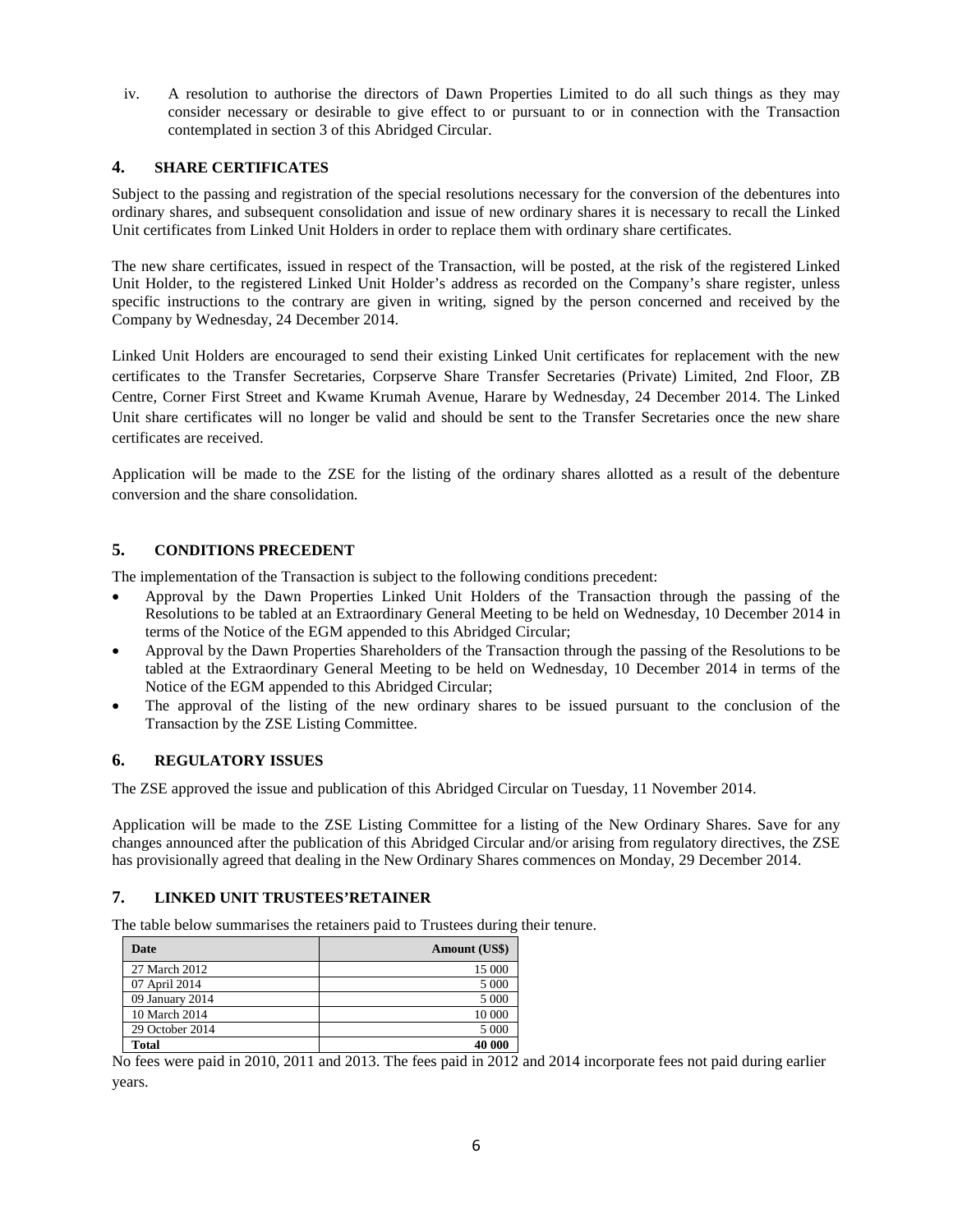### **8. LINKED UNIT TRUSTEES' APPROVAL**

Following full implementation of the Transaction, the Linked Unit Trust Deed will be terminated with effect from the conversion date. The Linked Unit Trust Deed Trustees have consented to the conversion of the debentures into ordinary shares subject to approval by Linked Unit Holders in a general meeting by passing, with the requisite majority, the resolutions set forth in the EGM Notice appended to this Abridged Circular. The Trustees believe the conversion of the debentures into ordinary shares is in the best interests of the Linked Unit Holders.

## **9. TAX IMPACT OF THE TRANSACTION**

The conversion of the debentures into ordinary shares and subsequent consolidation of the ordinary share capital of Dawn Properties does not create tax liabilities. However, the Linked Unit Holders are advised to consult their professional advisor regarding their individual tax position in relation to their participation in the offer.

## **10. EXCHANGE CONTROL APPROVALS**

Specific Exchange Control approval was obtained in 2003 for the linked debentures to be issued with the same rights of remittance as the linked shares. The linked debentures were funded at the same time as the share purchase and the Linked Unit traded on the ZSE.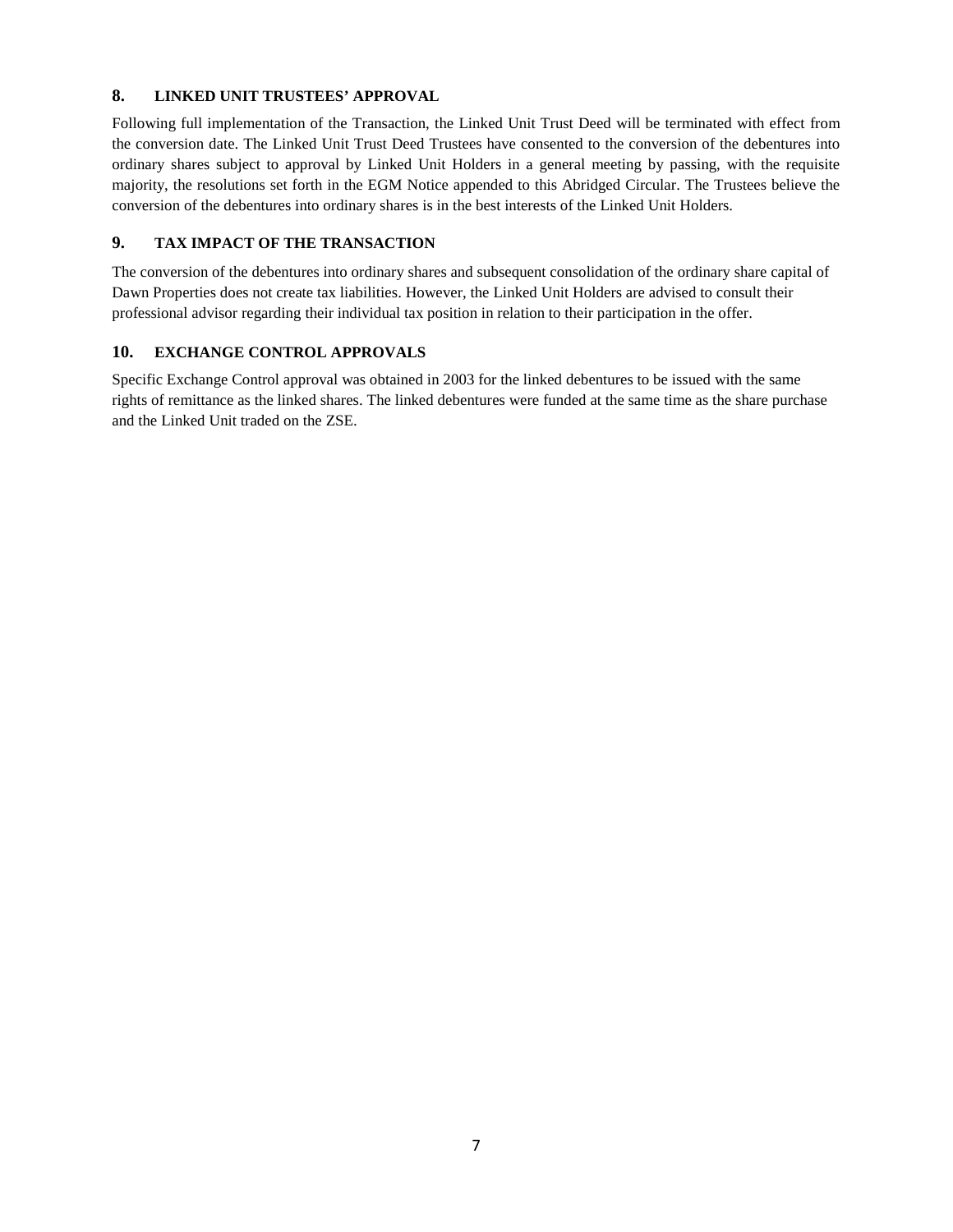## **11. FINANCIAL EFFECTS OF THE TRANSACTION**

Assuming the Transaction was implemented as at 31 March 2014, the consolidated financial position of the Company would be affected in the manner shown in the pro forma consolidated statement of financial position shown below:

#### **Proforma Consolidated statement of financial position**

|                                         | <b>Pre-Transaction</b> |           | <b>Effects of transaction</b> |               |
|-----------------------------------------|------------------------|-----------|-------------------------------|---------------|
|                                         | As at 31 March<br>2014 | Note 1    | Note 2                        | 31 March 2014 |
|                                         | US\$                   | US\$      | US\$                          | US\$          |
| <b>Assets</b>                           |                        |           |                               |               |
| <b>Non-current assets</b>               |                        |           |                               |               |
| Investment property                     | 85 435 000             |           |                               | 85 435 000    |
| Property, plant and equipment           | 1 246 890              |           |                               | 1 246 890     |
| Goodwill                                | 120 186                |           |                               | 120 186       |
| <b>Current assets</b>                   |                        |           |                               |               |
| <b>Inventories</b>                      | 26 898                 |           |                               | 26 898        |
| Trade and other receivables             | 823 772                |           |                               | 823 772       |
| Cash and cash equivalents               | 1 604 770              |           | (120000)                      | 1 484 770     |
| <b>Total assets</b>                     | 89 257 516             |           | (120000)                      | 89 137 516    |
| <b>Equity</b>                           |                        |           |                               |               |
| Share capital                           | 18 15 6                | 1797670   |                               | 1815685       |
| Share premium                           | 17 680 929             |           |                               | 17 680 929    |
| <b>Revaluation reserves</b>             | 7 353 815              |           |                               | 7 3 5 3 8 1 5 |
| Linked unit debentures equity component | 206 790                | (206790)  |                               |               |
| Retained profits                        | 60 685 406             |           | (120000)                      | 60 565 406    |
| Shareholders' equity                    | 85 945 096             | 1590696   |                               | 87 415 792    |
| Minority interest                       | 495 210                |           |                               | 495 210       |
| <b>Total equity</b>                     | 86 440 306             | 1590696   | (120000)                      | 87 911 002    |
| <b>Liabilities</b>                      |                        |           |                               |               |
| <b>Non-current liabilities</b>          |                        |           |                               |               |
| Linked unit debentures                  | 1 590 696              | (1590696) |                               |               |
| Deferred income tax liabilities         | 703 677                |           |                               | 703 677       |
|                                         | 2 294 373              | (1590696) |                               | 703 677       |
| <b>Current liabilities</b>              |                        |           |                               |               |
| Trade and other payables                | 489 326                |           |                               | 489 326       |
| Current income tax liabilities          | 33 511                 |           |                               | 33 511        |
|                                         | 522 837                |           |                               | 522 837       |
| <b>Total liabilities</b>                | 2 817 210              | (1590696) |                               | 1 226 514     |
| Total equity and liabilities            | 89 257 516             |           |                               | 89 137 516    |

Note 1: *Represents the conversion of the value of the debentures into equity.* Note 2: *Represents the Transaction costs*

#### **12. FUTURE PROSPECTS OF DAWN PROPERTIES**

This Transaction will free the Company from the restrictions imposed by the Linked Unit Trust Deed, for example enabling it to borrow beyond the current limit imposed by the Linked Unit Trust Deed.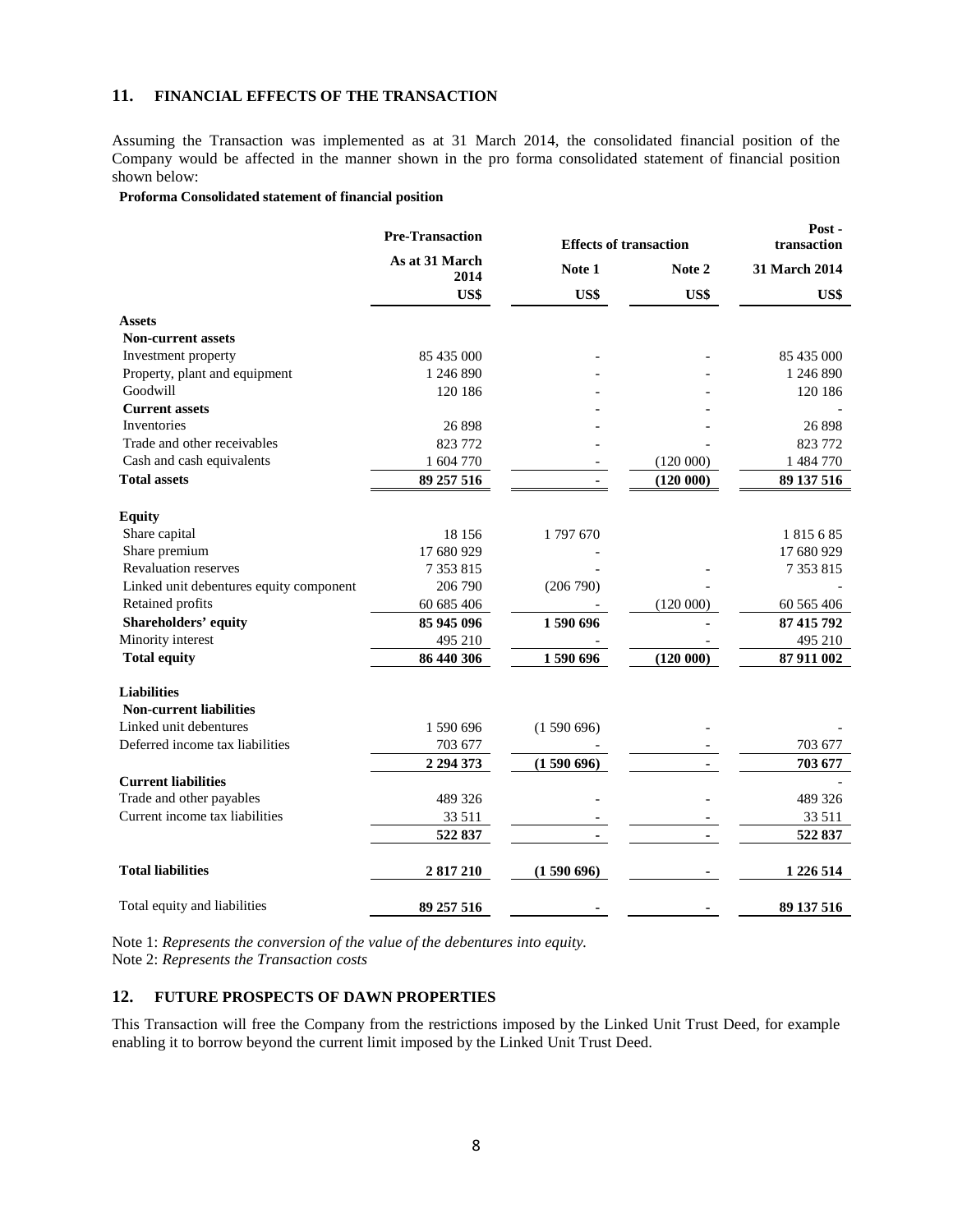### **13. DIRECTORS' INTERESTS**

As at 26 June 2014, the Directors held directly and indirectly the following number of Linked Units in the Company:

| <b>Name</b>      | <b>Indirect</b> | <b>Direct</b> | <b>Total</b> |
|------------------|-----------------|---------------|--------------|
| J Dowa           | -               | 470 953       | 470 953      |
| <b>B</b> Ndebele | -               | 500           | 500          |
| D Goldwasser     | 220 648 249     | ۰             | 220 648 249  |

#### **14. WORKING CAPITAL ADEQUACY STATEMENT**

The Directors are of the opinion that the financial resources available to the Group after the Transaction will be adequate to meet the working capital requirements in the foreseeable future.

#### **15. DIVIDEND DECLARATION**

The Transaction will have no impact on the Company's dividend policy of paying 25% of cash operating profits, introduced during the financial year ended 31 March 2014.

#### **16. LITIGATION STATEMENT**

Dawn Properties has no significant contingent liabilities as 31 March 2014 except for a disagreement with a Zimbabwe Revenue Authority over tax allowances on certain of the Companies assets. The case is under appeal at the High Court and the Companies lawyers have not given an indication as to the possible outcome. Tax specialists are, however, of the opinion that the appeal will be successful. If the appeal is unsuccessful the Company is liable to a tax penalty and interest amounting to US\$1,7 million and discontinuance of wear and tear allowances claimed on the investment property.

#### **Lipthong Investments (Private) Limited**

On 22 July 2009, Dawn Properties Limited entered into an agreement of sale of which it acquired the whole of the issued shares of Lipthong Investments (Private) Limited. Of the 20 000 authorised share capital 10 002 shares had been issued. Lipthong Investments (Private) Limited owns an immovable property being the remaining extent of stand 1649 Salisbury Township measuring 1441 square metres held under deed of transfer 2231/2001, generally called 35 Baines Avenue, Harare. One of the shareholders in Lipthong has come to Dawn Properties indicating that he was not aware of the transaction to, and did not sell his shares to Dawn Properties Limited. The concerned shareholder has indicated a willingness to settle. The value of Lipthong Investments (Private) Limited is USD360, 000.

### **17. EXPERTS' CONSENTS**

PricewaterhouseCoopers Business Services (Private) Limited, PricewaterhouseCoopers Chartered Accountants (Zimbabwe), Lynton-Edwards Stockbrokers (Private) Limited, [Gill, Godlonton & Gerrans](http://www.ggg.co.zw/index.php) and Corpserve Share Transfer Secretaries (Private) Limited have given and have not withdrawn their consents to issue this Abridged Circular with the inclusion of their names in the forms and contexts in which appear.

### **18. TRANSACTION COSTS**

The costs of implementing the Transaction are estimated at USD120, 000. This amount relates to various advisory fees, brokerage fees, printing and regulatory fees and other professional charges. The Directors believe that the costs are in line with market rates for similar services.

#### **19. DOCUMENTS AVAILABLE FOR INSPECTION**

The following documents, or copies thereof, will be available for inspection during normal business hours at the Company's registered office from the date of issue of this Abridged Circular Thursday, 19 November 2014, up to the date of the extraordinary general meeting Wednesday, 10 December 2014: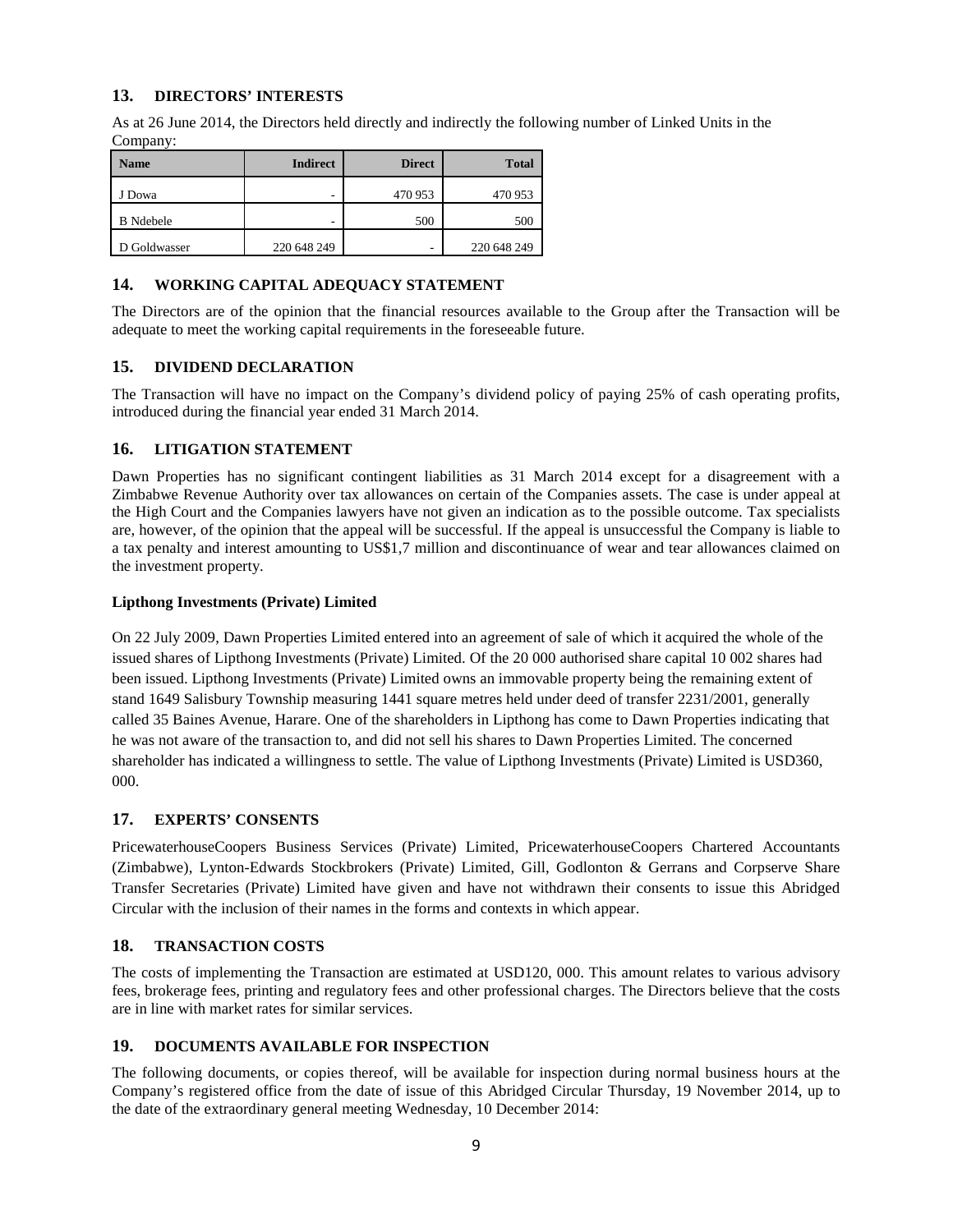- the Memorandum and Articles of Association of Dawn Properties Limited;
- the audited financial statements of Dawn Properties Limited for the years ended 31 March 2010, 31 March 2011, 31 March 2012, 31 March 2013 and 31 March 2014;
- a signed copy of the Circular;
- the Experts' consents referred to in paragraph 17 above;
- the Linked Unit Trust Deed;
- Notice of the Extraordinary General Meeting;
- Notice of Linked Unit Holders Extraordinary General Meeting; and
- Board of Directors' resolution approving the Transaction.

#### **20. DIRECTORS' REMUNERATION AND SERVICE CONTRACTS**

The total remuneration receivable by Dawn Properties Limited Directors will not be varied as a consequence of the Transaction.

There are no material particulars of an abnormal nature in respect of Dawn Properties Limited Directors' service contracts which require specific disclosure, nor were any Directors' service contracts entered into or amended during the period beginning six months prior to the opening date and ending on the last practicable date.

The service contracts of Dawn Properties Limited Directors will not be affected by this Transaction.

### **21. DIRECTORS' RESPONSIBILITY STATEMENT**

The Directors, whose names appear hereunder, collectively and individually accept full responsibility for the accuracy of the information contained in this Abridged Circular and further confirm that they have made all reasonable enquiries and declare that to the best of their knowledge and belief, there are no facts the omission of which would make any statement in this Abridged Circular false or misleading.

The Directors also confirm that this Abridged Circular includes all such information within their knowledge (or which it would be reasonable for them to obtain by making enquiries) that investors and their professional advisors would require and reasonably expect to find for the purposes of making informed assessment of the assets and liabilities, financial position, profits or losses and prospects of Dawn Properties Limited in order to vote from an informed position at the EGM.

| <b>NAME</b>                   | <b>DESIGNATE</b>       | <b>SIGNATURES</b>  |
|-------------------------------|------------------------|--------------------|
| P Gwatidzo                    | Non-Executive Chairman | Signed on original |
| R Makoni                      | Non-Executive Director | Signed on original |
| P Matute                      | Non-Executive Director | Signed on original |
| M Mukonoweshuro               | Non-Executive Director | Signed on original |
| <b>B</b> Ndebele              | Non-Executive Director | Signed on original |
| I Saunders (alt D Goldwasser) | Non-Executive Director | Signed on original |
| J Dowa                        | Group Chief Executive  | Signed on original |

### **22. DIRECTORS' RECOMMENDATIONS**

The Directors of Dawn Properties Limited have considered the terms of the Transaction and are unanimously of the opinion that they are in the interests of the Company and of the Linked Unit Holders. Accordingly, the Directors recommend that Dawn Properties Limited's Linked Unit Holders and Shareholders vote in favour of the resolutions giving effect to the Transaction. The Directors will vote in favour of the resolutions to approve the Transaction at the General Meetings in respect of their individual direct or indirect equity holdings.

### **23. QUERIES**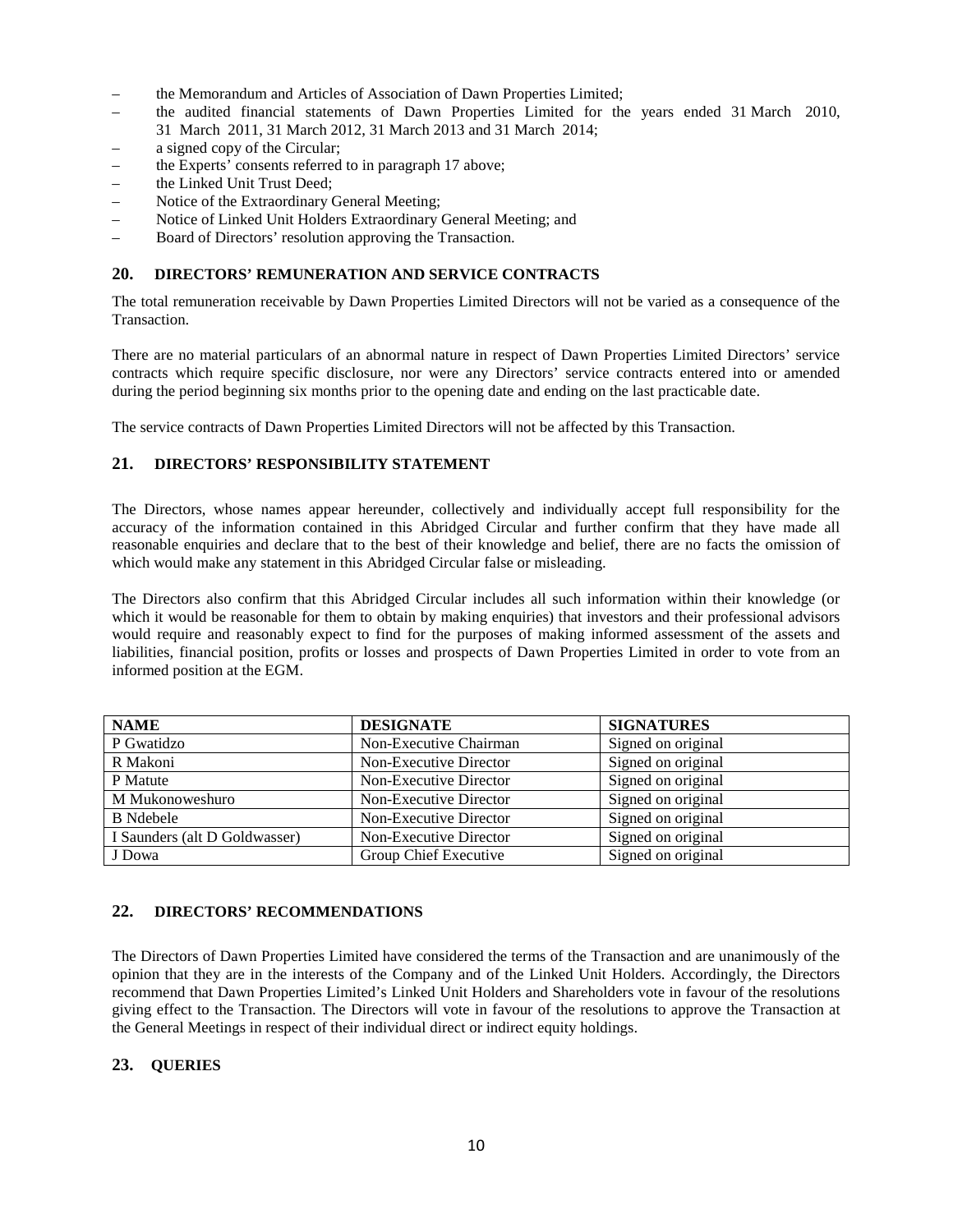If you have any questions on any aspect of this document, Please contact your stockbroker, accountant, banker, lawyer or other professional advisor. Alternatively please contact the PricewaterhouseCoopers Business Services on +2634 338362 – 8 or by email o[nclive.k.mukondiwa@pwc.com](mailto:clive.k.mukondiwa@pwc.com) or [tandiwe.masunda@zw.pwc.com](mailto:tandiwe.masunda@zw.pwc.com)

Yours faithfully

*Signed on original*

**P Gwatidzo Chairman For and behalf of the Board of Directors of Dawn Properties Limited**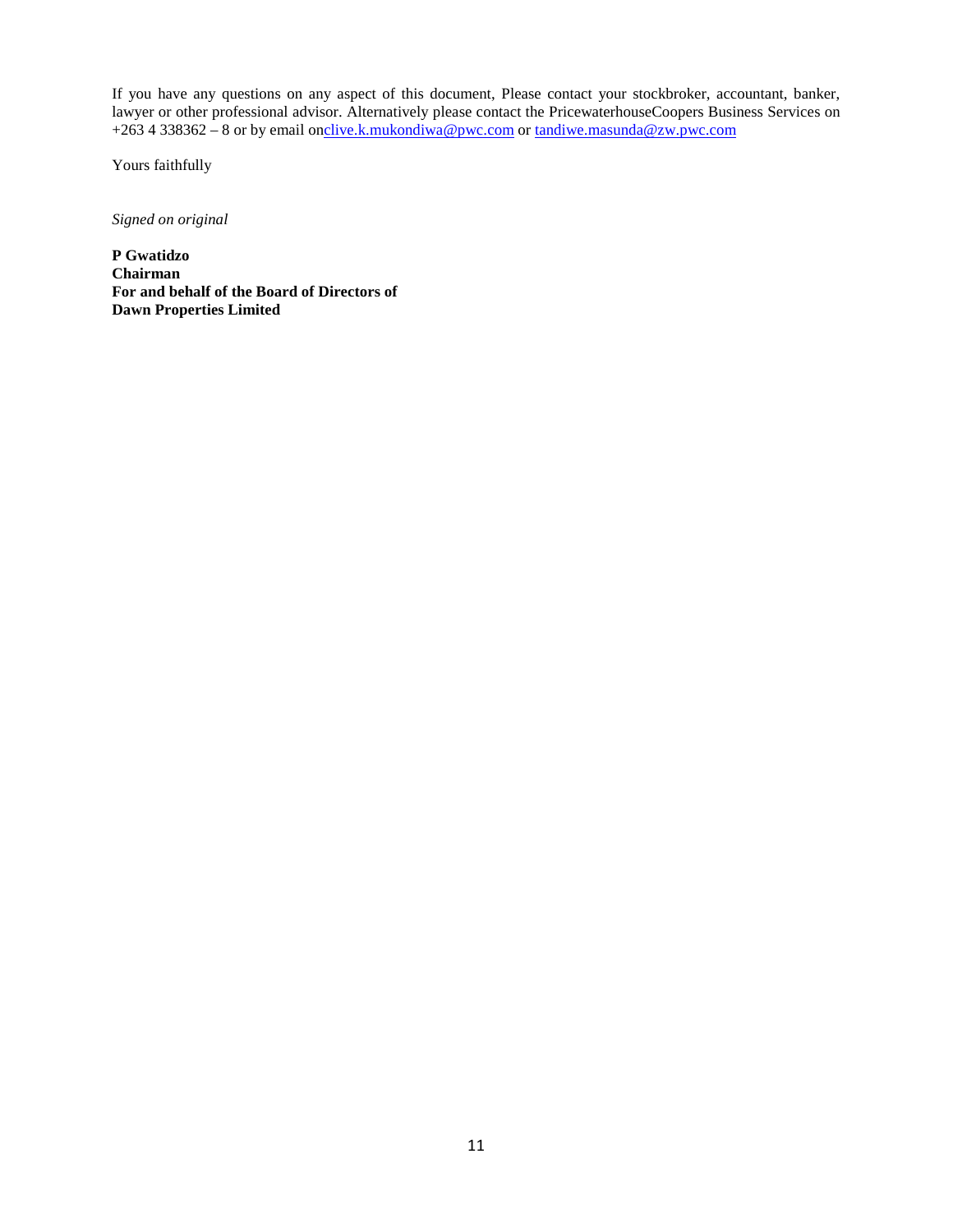

Drummond Chaplin Street, Milton Park P. O. Box 831, Harare, Zimbabwe. Tel/Fax: +263- 4- 736292 / 799271 / 708970 / 702542 / 253932 Email: admin@corpex.co.zw, Website: www.corporateexcellence.co.zw

## **TRUSTEES' LETTER TO DAWN PROPERTIES LIMITED LINKED UNIT HOLDERS**

### **24. INTRODUCTION**

The Directors of Dawn Properties are proposing that the Company converts the current linked unit capital structure to an all ordinary share capital structure. The proposed all ordinary share capital structure is to be achieved through the conversion of all the debentures in the capital of the Company by issuing ninety nine (99) new ordinary shares of Dawn Properties Limited for every one (1) debenture held as provided for under clause 7 of the Linked Unit Trust Deed. Following the conversion, the Directors are proposing to consolidate the new share capital by a consolidation factor of 100. Collectively, the Directors' proposals will be referred to herein as the "Transaction". It is the duty of your Trustees in terms of the Linked Unit Trust Deed, to convene an EGM of debenture holders to consider the aforesaid proposal by the Company, and if deemed fit, the debenture holders will approve, with or without amendments, the requisite resolutions to give effect to the conversion of all debentures to ordinary shares. This Abridged Circular therefore sets forth the rationale for the proposed share capital conversion and incorporates a notice of EGM with the requisite resolutions for consideration by debenture holders.

#### **Rationale for the proposed conversion of debentures to ordinary shares**

The terms of the Debentures, state that the declaration of interest on the Debentures is at the sole discretion of the Directors. No interest on the debentures has been declared and paid since the inception of the Company. The current dividend policy, and the uncertainty of future interest on the Debentures, makes the Debentures less attractive. Further, given that debenture holders and shareholders in Dawn Properties are the same through the current Linked Unit share capital structure, the following factors have motivated the Company to propose the Transaction:

- f) simplify the share capital structure to comprise solely of ordinary shares;
- g) simplify the accounting treatment of the capital structure. The accounting treatment of Linked Units has become complex due to continual changes in IFRS;
- h) remove the administrative burden and costs associated with maintaining the structure;
- i) enable the Group, which after the Transaction will become debt free, to borrow at competitive interest rates funding required to unlock value from the Group's land bank; and
- j) create greater tax certainty in other jurisdictions this capital structure has been challenged by the tax authorities leading to property companies changing their capital structures.

#### **Linked Unit Trust Deed conversion mechanics**

The Linked Unit Trust Deed prescribes under clause 7 the terms for a full conversion of the debentures into ordinary shares. The Linked Unit Trust Deed stipulates that upon the passing of a special resolution by the Linked Unit Holders under clause 7.1 of the Linked Unit Trust Deed, the debentures can be converted at any time at the instance of the Company by a special resolution of the Linked Unit Holders and all the debentures in issue will be converted to ordinary shares in the capital of the Company by applying a conversion ratio of ninety nine (99) ordinary shares for every debenture held. The nominal value of the debentures were stated in the Linked Unit Trust Deed in Zimbabwe dollars which was de facto demonetised on 1 February 2009, and no formal redenomination of such monetary value, was incorporated into the Linked Unit Trust Deed. In addition, the Linked Unit Trust Deed provides that the Company should have sufficient ordinary shares available for the exercise of the full conversion. Accordingly, the full conversion of debentures to ordinary shares is subject to the authorised ordinary share capital of the Company being increased sufficiently to satisfy the conversion.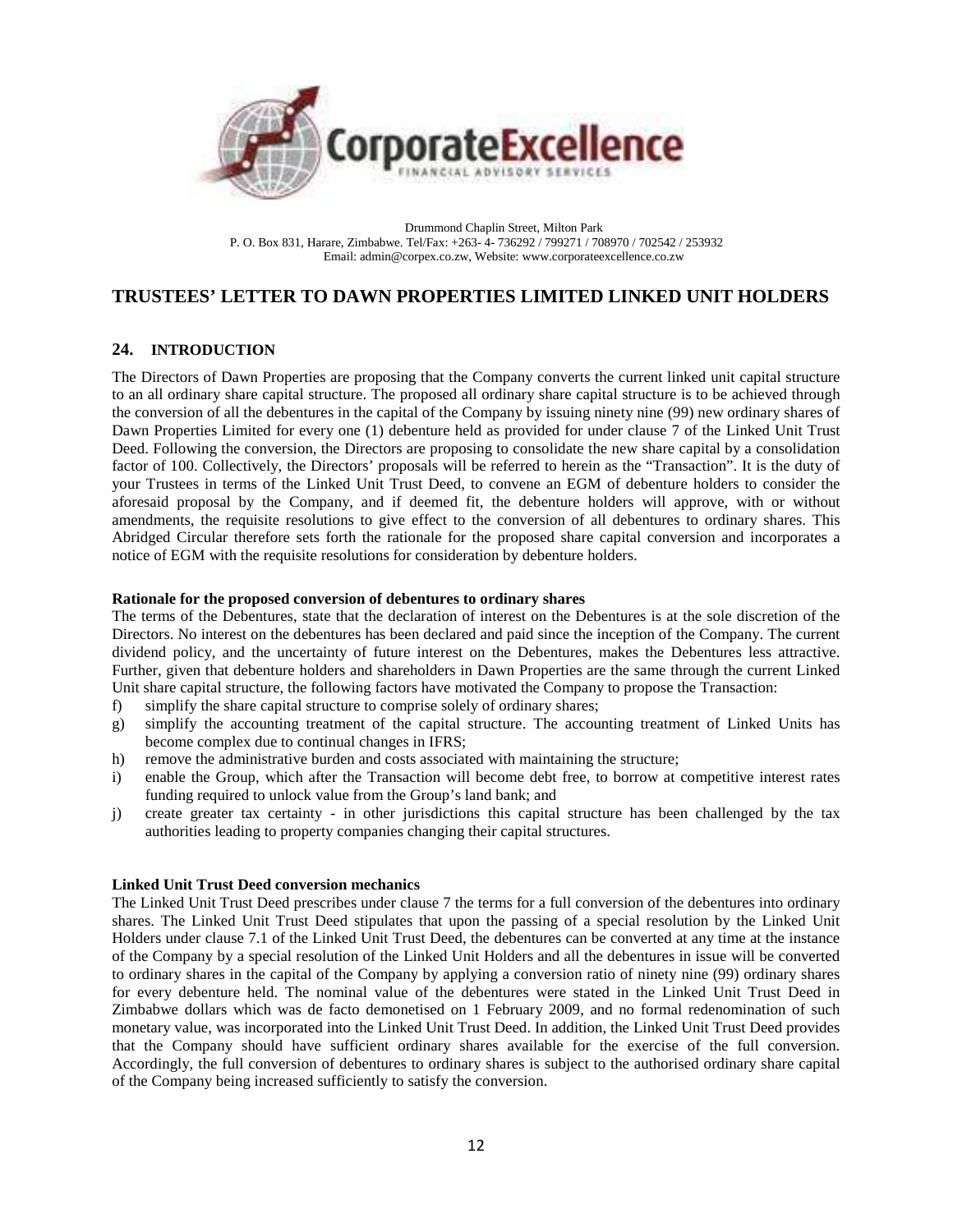Effectively the proposed conversion will not change the ownership structure of the Company and each shareholder will hold the same number of ordinary shares as the number of Linked Units previously held. It has no dilutive effects on any shareholder because the Transaction is restricted to existing Linked Unit Holders only and the conversion is based on the Linked Unit Holders' current ordinary shareholding interest in the capital of the Company.

#### **Resolutions**

The conversion of the current linked unit capital structure to an all ordinary share capital structure and subsequent consolidation of the authorised and issued share capital of Dawn Properties Limited requires:

Linked Unit Holder approval by way of the following two (2) resolutions in terms of the Linked Unit Trust Deed:

- i. a special resolution to approve the conversion of the debentures in issue into ordinary shares in the capital of the Company by issuing ninety (99) new ordinary share of Dawn Properties Limited for every one (1) debenture held; and
- ii. an ordinary resolution authorising the Company to accept the resignation of the Linked Unit Trustee and to take such steps as may be necessary to wind up the Trust and to deregister the Linked units from the ZSE.

These resolutions shall only come into effect on the passing of the resolutions of shareholders proposed at the EGM of shareholders convened on Wednesday, 10 December 2014.

Upon the passing of all resolutions of Linked Unit Holders and Shareholders necessary to give effect to the Transaction, the Trustees, shall tender their resignation as Trustees of the Trust.

#### **Recommendation**

The Trustees have considered the rationale for the proposed conversion of all debentures to ordinary shares and the provisions of the Linked Unit Trust Deed,and are of the opinion that it is in the best interests of the Linked Unit Holders. Accordingly, Linked Unit Holders are recommended to vote in favour of the proposed resolutions to give effect to the proposed Transaction.

Yours faithfully

**Trustees for and behalf of Corporate Excellence**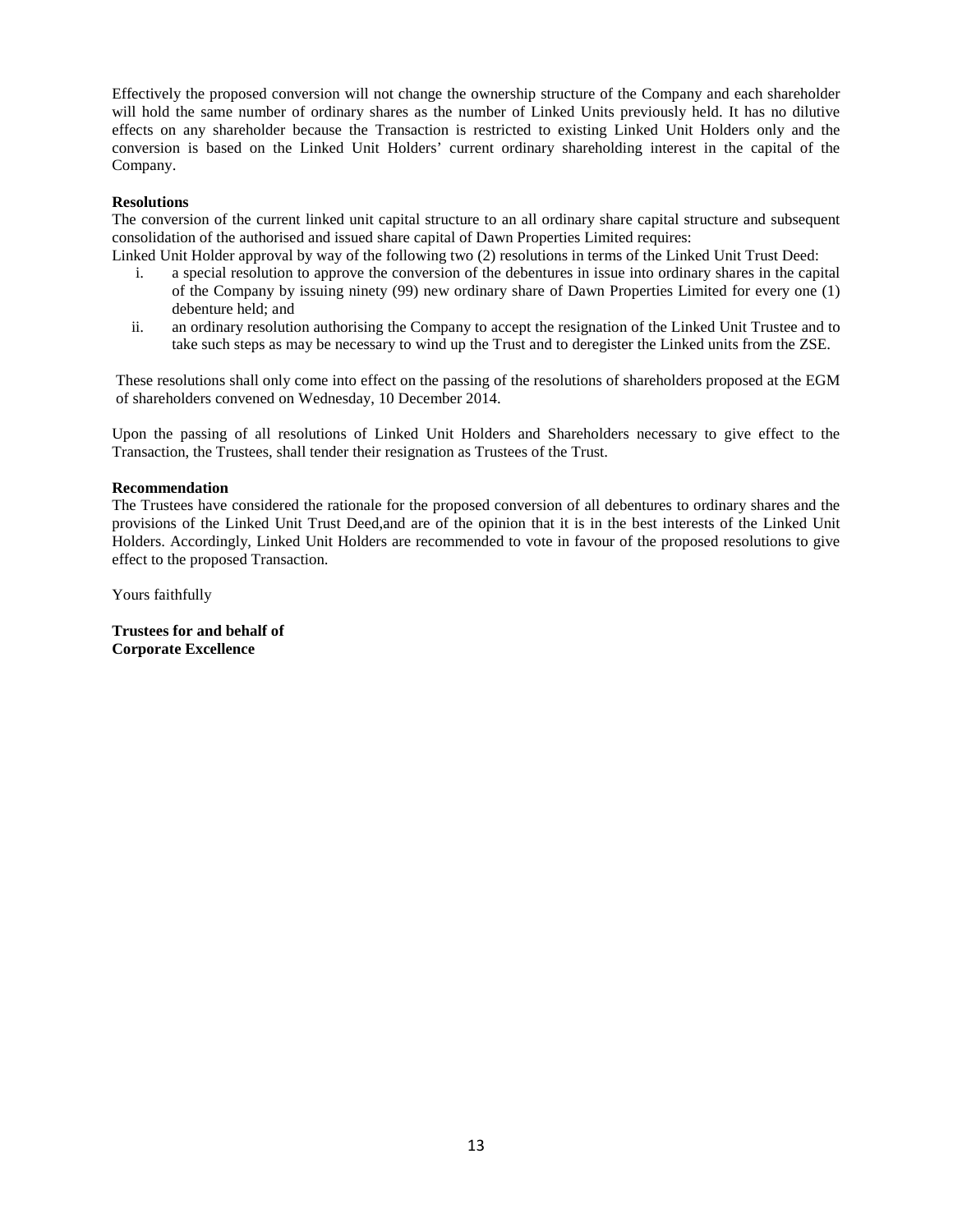## **25. NOTICE OF LINKED UNIT HOLDERS EXTRAORDINARY GENERAL MEETING**



**Dawn Properties Limited** (Incorporated in Zimbabwe under Registration number 9363/2003)

## **NOTICE OF LINKED UNIT HOLDERS EXTRAORDINARY GENERAL MEETING**

**NOTICE IS HEREBY GIVEN THAT** an Extraordinary General Meeting of the members of Dawn Properties Limited ("the Company") will be held in the Ophir Room, Crowne Plaza Monomotapa, 54 Parklane, Harare on Wednesday, 10 December 2014 at 1000 hours. Members will be asked to consider and, if deemed fit, to pass with or without modification the resolutions set out below, on the basis that they shall only come into effect on the passing of the resolutions of Shareholders of the Company to be proposed at the extraordinary general meeting of Shareholders to be convened on Wednesday, 10 December 2014 at 1100 hours.

## **AS A SPECIAL RESOLUTION – CONVERSION OF THE DEBENTURES**

That in terms of clause 7 of the Linked Unit Trust Deed the Debentures issued by the Company and comprising part of each Linked Unit be converted into ordinary shares in the share capital of the Company on the basis of ninetynine (99) new ordinary shares for every one (1) Debenture held.

### **AS AN ORDINARY RESOLUTION –TO APPROVE THE TERMINATION OF THE LINKED UNIT TRUST DEED**

That the Company be authorised to accept the resignation of the Trustees of the Linked Unit Trust and to take such steps as may be necessary to wind up the Linked Unit Trust and to deregister the Linked Units from the Zimbabwe Stock Exchange.

#### **By Order of the Board**

N. M. Tome (Mrs) Company Secretary

#### **Proxies**

Linked Unit Holders are entitled to appoint one or more proxies to act in the alternative and to attend and vote and speak in their place. A proxy need not be a member of the company.

Proxy forms must reach the Company's registered office not less than 48 hours before the meeting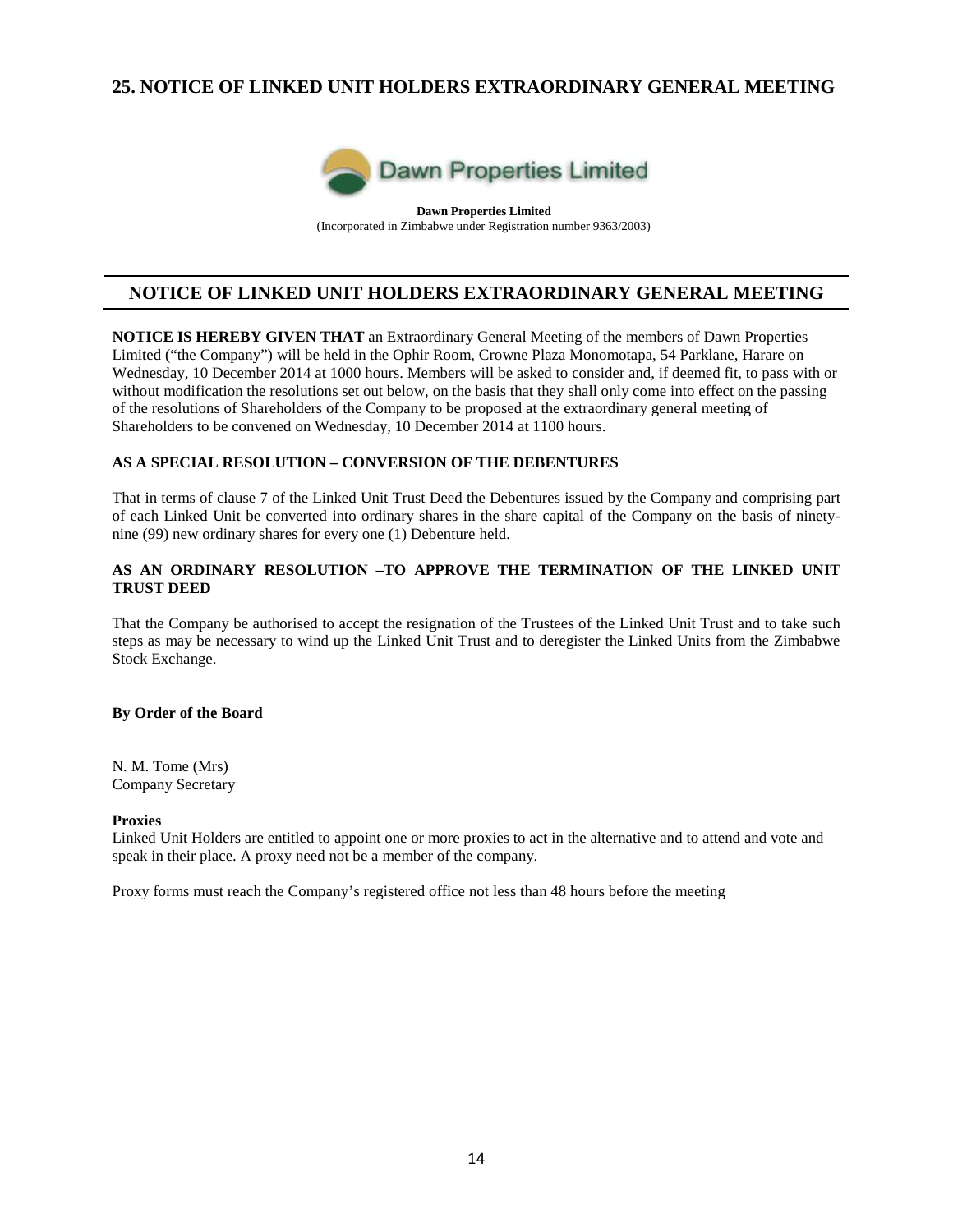## **26. NOTICE OF SHAREHOLDERS EXTRAORDINARY GENERAL MEETING**



**Dawn Properties Limited** (Incorporated in Zimbabwe under Registration number 9363/2003)

## **NOTICE OF SHAREHOLDERS EXTRAORDINARY GENERAL MEETING**

**NOTICE IS HEREBY GIVEN THAT** an Extraordinary General Meeting of the Shareholders of Dawn Properties Limited ("the Company") will be held in the Ophir Room, Crowne Plaza Monomotapa, 54 Park lane, Harare on Wednesday, 10 December 2014 at 1100 hours. Members will be asked to consider and, if deemed fit, to pass with or without modification the resolutions set out below;

## **AS A SPECIAL RESOLUTION – INCREASE IN AUTHORISED ORDINARY SHARE CAPITAL**

That the authorised share capital of the Company be increased from US\$29 560 comprising 4 000 000 000 ordinary shares of a nominal value of US\$0.00000739 each to US\$2 926 440 comprising 396 000 000 000 ordinary shares of a nominal value of US\$0.00000739 each.

## **AS AN ORDINARY RESOLUTION – ISSUE OF ORDINARY SHARES**

That the Directors be and are hereby authorised to issue 243 260 038 692new ordinary shares in the share capital of the Company so as to facilitate the conversion of the Debentures comprising part of each Linked Unit into ordinary shares on the basis of ninety-nine (99) new ordinary shares for every one (1) Debenture issued

### **AS A SPECIAL RESOLUTION – SHARE CONSOLIDATION**

That immediately upon the conversion of shares to Debentures as envisaged by the preceding ordinary resolution, the authorised and issued share capital of the Company be consolidated by a factor of 100 such that every 100 (one hundred) ordinary shares of a nominal value of 0.00000739 each in the share capital of the Company is consolidated into one (1) share of a nominal value US\$0.000739 each.

### **AS AN ORDINARY RESOLUTION – APPROVAL OF THE TRANSACTION**

That the directors of Dawn Properties Limited be and are hereby authorised to do all such things as they may consider necessary or desirable to give effect to or pursuant to or in connection with the Transaction contemplated in Abridged Circular to Shareholders dated Wednesday, 19 November 2014.

#### **By Order of the Board**

N M Tome (Mrs) Company Secretary

#### **Proxies**

Members are entitled to appoint one or more proxies to act in the alternative and to attend and vote and speak in their place. A proxy need not be a member of the company.

Proxy forms must reach the Company's registered office not less than 48 hours before the meeting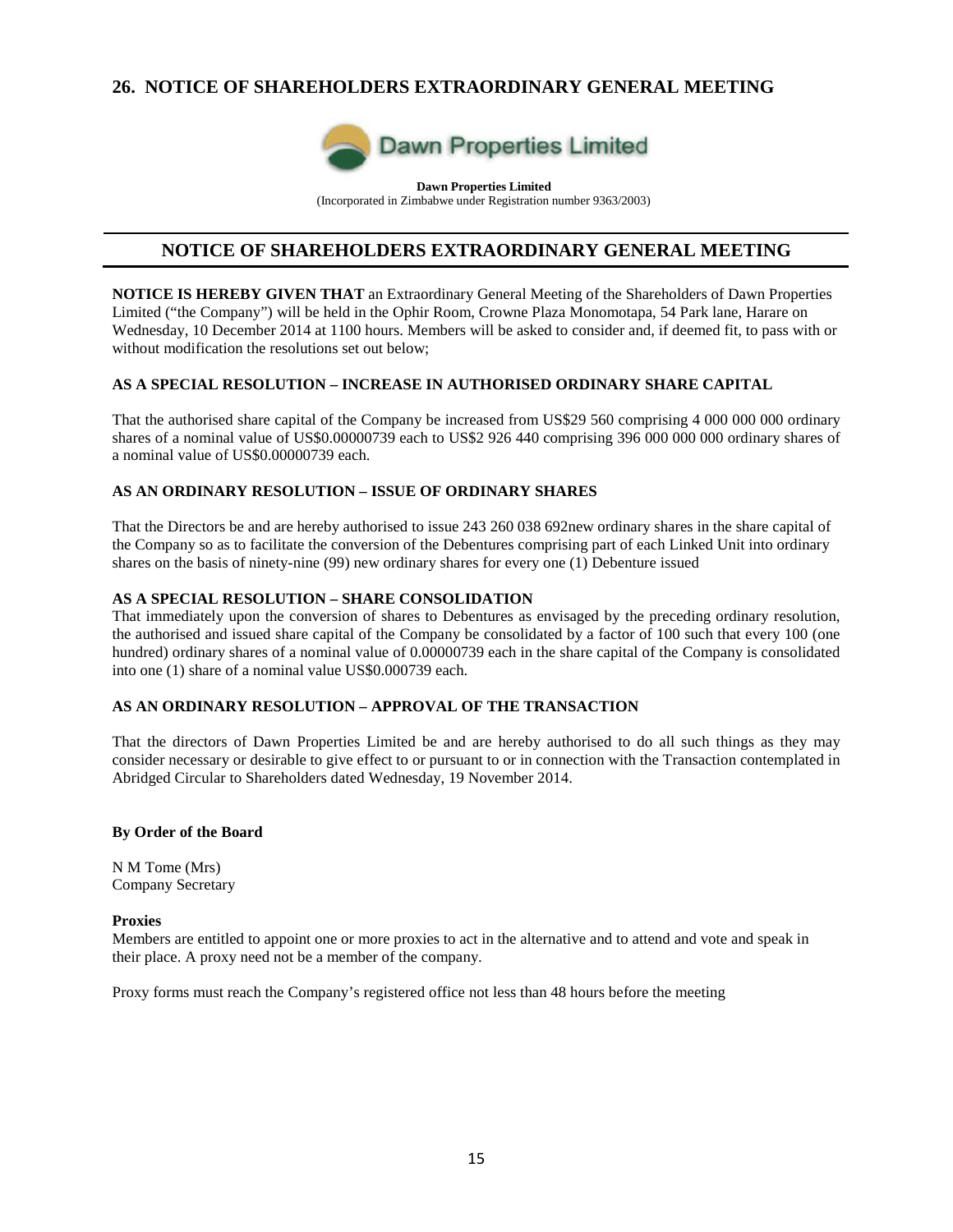# **27. PROXY FORM FOR THE LINKED UNIT HOLDERS EXTRAORDINARY GENERAL MEETING**



**Dawn Properties Limited** (Incorporated in Zimbabwe under Registration number 9363/2003)

## **PROXY FORM**

| Being member/members of the above Company, hereby appoint:                                                                                                                                                                                                                                                                                                                                                                                                                                                                                                                                                                                                                                                                                                     |  |  |  |
|----------------------------------------------------------------------------------------------------------------------------------------------------------------------------------------------------------------------------------------------------------------------------------------------------------------------------------------------------------------------------------------------------------------------------------------------------------------------------------------------------------------------------------------------------------------------------------------------------------------------------------------------------------------------------------------------------------------------------------------------------------------|--|--|--|
|                                                                                                                                                                                                                                                                                                                                                                                                                                                                                                                                                                                                                                                                                                                                                                |  |  |  |
|                                                                                                                                                                                                                                                                                                                                                                                                                                                                                                                                                                                                                                                                                                                                                                |  |  |  |
|                                                                                                                                                                                                                                                                                                                                                                                                                                                                                                                                                                                                                                                                                                                                                                |  |  |  |
| as my/our proxy to vote for me/us on my/our behalf at the Extraordinary General Meeting of the Company to be<br>held on Wednesday, 10 December 2014 at 1000 hours and any adjournment thereof.                                                                                                                                                                                                                                                                                                                                                                                                                                                                                                                                                                 |  |  |  |
|                                                                                                                                                                                                                                                                                                                                                                                                                                                                                                                                                                                                                                                                                                                                                                |  |  |  |
| <b>Note</b><br>A member entitled to attend and vote at this meeting is entitled to appoint a proxy to attend, and speak in his<br>1.<br>stead. The person appointed need not be a member.<br>Proxy forms should be lodged at the registered office of the Company by no later than 48 hours before the time<br>2.<br>of holding the meeting.<br>Any alterations or corrections made to this form of proxy (including the deletion of alternatives) must be<br>3.<br>initialled by the signatory/signatories.<br>Shareholders are requested to submit key questions in writing at least five days before the date of the meeting to<br>4.<br>enable comprehensive answers to be prepared. This will not preclude them from raising questions from the<br>floor. |  |  |  |
| Physical<br>Delivery By Post<br>Garikayi Munema<br>N. M. Tome (Mrs)<br>Company Secretary<br>Corpserve (Private) Limited<br>2nd Floor ZB Centre<br>Dawn Properties Limited<br>8th Floor, Beverley Court<br>PO Box 2208<br>Corner Fourth Street and Nelson Mandela Avenue<br>Harare<br>Harare<br>Zimbabwe<br>Zimbabwe                                                                                                                                                                                                                                                                                                                                                                                                                                            |  |  |  |